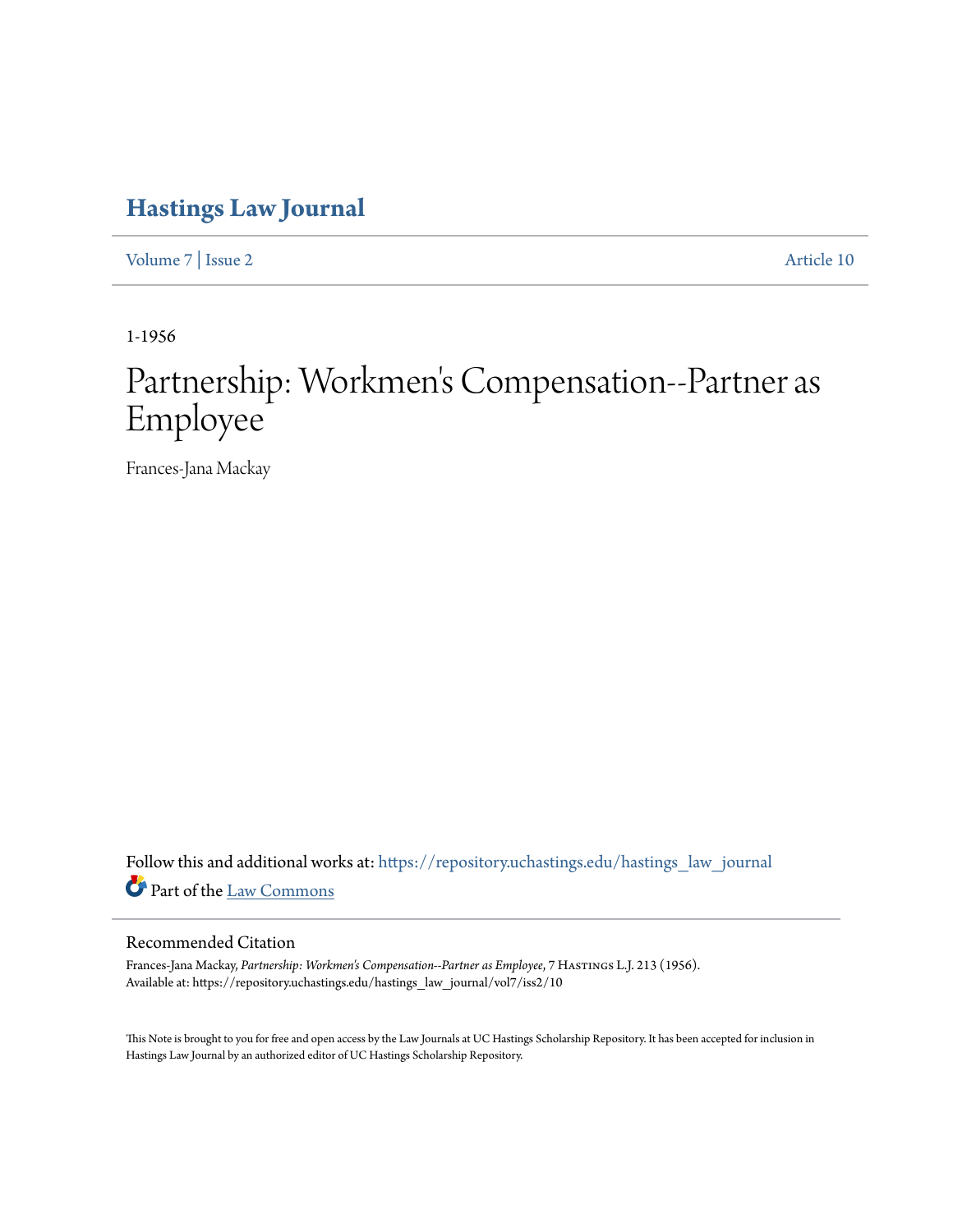conditions. Surely, if the courts may declare a restriction wholly unenforceable, they may do so in part.

While there are no precise rules to govern the courts in cases involving changed conditions, certain of the above mentioned factors appear to have been accorded greater wight. The size of the tract, and the location of the change in relation to the restricted area seem to be more important than the other factors. California, in *Wolff v. Fallon,* has expressed a liberal view of these two considerations. The tract was large, the whole tract was not affected by the changed conditions, and only four minor violations occurred within the tract, and yet the court granted affirmative relief.

It may be that the expansion of California in the past decade was a silent factor in arriving at this view. Undoubtedly as business reaches into areas so recently converted to housing a rapidly growing population, the battleground for these conflicting interests will be the courts of California.

These courts must, in times of such rapid change, remain sensitive to the problems arising from this change if they are to serve those who seek their help.

*Donald C. Thuesen.*

PARTNERSHIP: WORKMEN'S COMPENSATION-PARTNER AS EMPLOYEE.--Can a partner be an employee of the partnership of which he is a member?

The First Circuit Court of Appeal of Louisiana in *Trappey v. Lumbermen's Mutual Casualty Co.,'* an action by an injured partner against the firm's insurance carrier, held that a partner could be an employee within the scope of the Workmen's Compensation Law and overruled the defendant's exception of no right or cause of action, a decision in conflict with prior Louisiana decisions<sup>2</sup> and with the prevailing view in the United States.<sup>3</sup>

The overwhelming weight of authority in both the United States and England that a partner may not be an employee of the firm<sup>4</sup> stems from the common law concept of a partnership as an aggregate of individuals which has no entity nor identity separate from that of the individuals comprising it.<sup>5</sup> In effect the use of a partnership name was only a shorthand method of designating the individuals referred to. Under this view it would follow that the partners as individuals were the employers of anyone who worked for the firm under a contract of hire. Hence the difficulty-if a partner claimed employee status, he was his own employer.

In the English case of *Ellis v. Ellis,6* dealing with a claim by a partner, the court stated that the Workmen's Compensation Act

**"...** clearly contemplates a relation between two opposite parties, one of whom is employer and the other employee **....** It seems to me obvious that a person cannot for the purposes of the Act occupy the position of being both employer and employee."

Up to the time of the *Trappey* decision courts in almost every state of the United States approved the *Ellis v. Ellis* view except where statutes expressly covered partners. Oklahoma stood alone in the contrary contention.

**<sup>158</sup>**Ai. Jua., *Workmen's Compensation §* 146 (1948). **'CRANE,** PARTNersui', **288 (2d** ed. **1952).**

**<sup>1</sup> 77** So.2d 183 (La.App. 1954).

<sup>&#</sup>x27;Dezendorf v. National Cas. Co., **171** So. **160** (LaApp. **1936)** ; Harper v. Ragus, **62** So.2d **167** (La.App. **1952).**

*rId.* at 12.

**<sup>6</sup> [1905] 1** KB 324.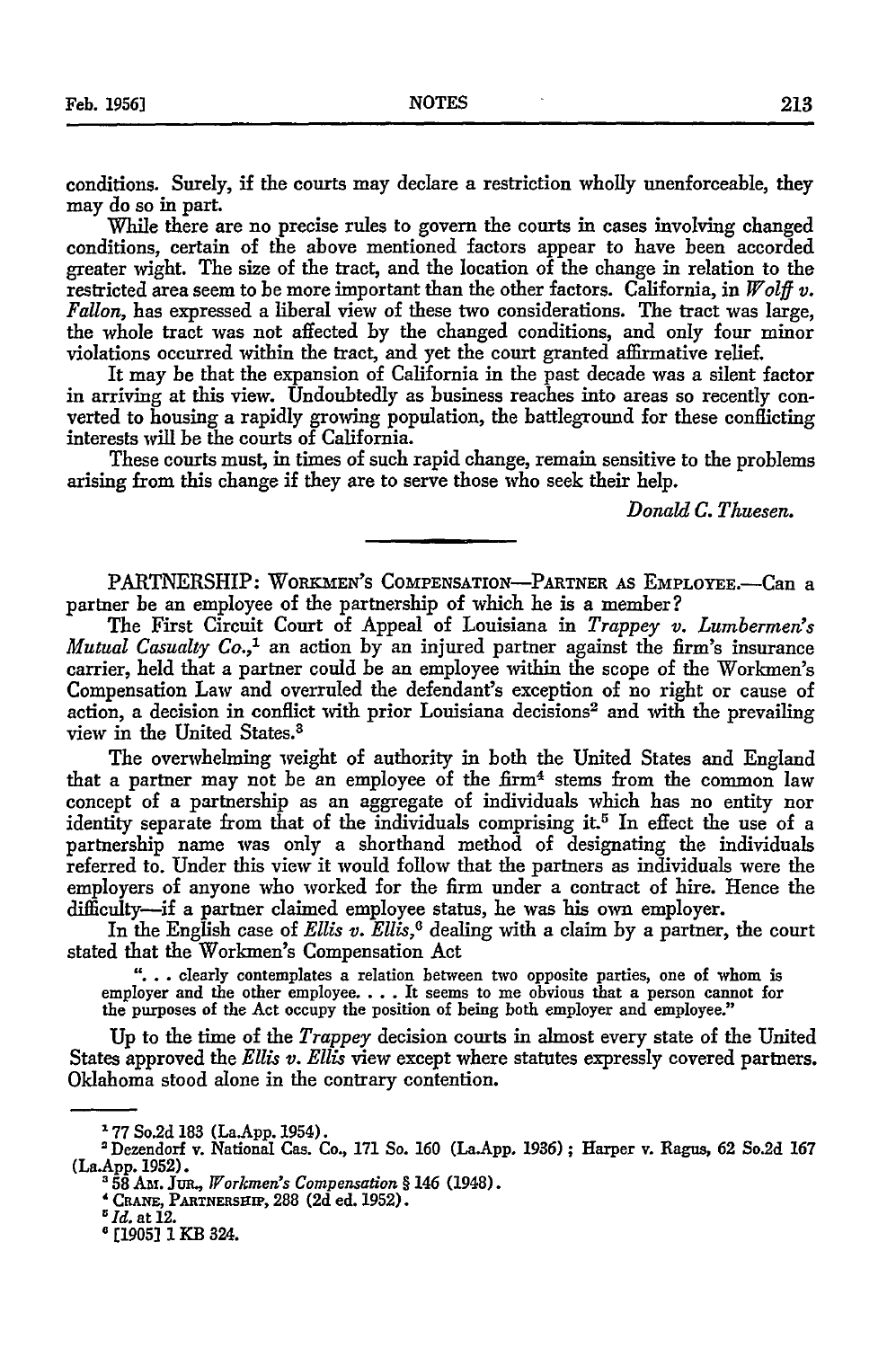The Oklahoma view is based on a literal interpretation of the workmen's compensation statute. Since the definition of employer expressly includes a partnership and the definition of an employee as *"any* person engaged in work in employment of any person, firm or corporation carrying on a business covered by the terms of the act<sup>3</sup> does not expressly exclude a partner, it is held that a partner can be an employee of a partnership of which he is a member within the meaning of the act.<sup>7</sup>

After judicial decision had excluded such partners from coverage, the California legislature amended the Workmen's Compensation Act to expressly include as employees working partners who received a stated wage independent of their share of profits.8 Washington, Nevada and Michigan laws also include such express coverage. <sup>9</sup>

Such was the state of the law at the time the First Circuit Court of Appeal of Louisiana was called upon to decide the *Trappey* case. In addition to the almost unanimous holdings in other jurisdictions, two Louisiana cases decided by the Second Circuit Court of Appeal had followed the majority rule.10 How, then, did the court reach the opposite decision in this case?

The reasoning of the court turns upon the Louisiana civil law doctrine that a commercial partnership is "a moral being, distinct from the persons who compose it . . . a civil person. **. "."."11** Logical deductions from this concept of a partnership led to the conclusion that this partnership, acting as an entity, could and did hire the plaintiff as an employee. The partnership, then, was liable to the plaintiff under the Workmen's Compensation Act for injury incurred in the course of his employment.

The opinion is well argued and amply supported with citations regarding the prevailing view in the United States and the Louisiana entity theory of partnerships.

Judge Ellis, writing the majority opinion of the court, quotes at length from F. Hodge O'Neal's article entitled *An Appraisal of the Louisiana Law of Partnership, (Part* **11)12** to summarize both the common law aggregate theory of partnerships and the Louisiana civil law entity theory.

Regarding the Louisiana view, the court quotes Dean O'Neal:

"Louisiana courts have shown remarkable unanimity in their comments on the nature of the partnership. They might have been expected to encounter considerable difficulty in maintaining a consistent theory. . . . Further, in view of the tendency of Louisiana courts in most phases of partnership law to import Anglo-American concepts, it would not have been surprising to find the Louisiana courts at times borrowing entity ideas and on other occasions adopting aggregate theories. Such has not been the fact. Louisiana courts consistently have asserted that both the commercial partnership and the ordinary partnership are legal persons."13

It is interesting, however, that after analyzing several types of cases, Dean O'Neal concludes:

"The conclusion seems unavoidable that Louisiana's entity theory has not resulted in practices which differentiate Louisiana law from law in other states. **.-. .** In most situations where the Louisiana courts utilize the entity theory to explain their conclusions, underlying practices in Louisiana do not differ from practices prevailing in aggregate jurisdictions. Further, an analysis of the cases in Louisiana and in other jurisdictions shows that the courts often use the entity or aggregate concepts as a convenient *rationalization for conclusions actually predicated on other grounds.* That many courts are beginning to

Ohio Drilling Co. v. State Industrial Comm., 86 Okla. 139, 207 Pac. 314 (1922).

<sup>&#</sup>x27;27 **CAL.** JUR., *Workmen's Compensation §* 23 (1926).

**<sup>&#</sup>x27;CRANE,** *op. cit. supra,* note 4, at 289, n. 84.

**<sup>0</sup>**See note 2 *supra.*

**<sup>11</sup>**Smith v. McMichen, 3 La.Ann. 319 (1848).

<sup>&#</sup>x27;2 **9 LA.** L. REv. 450 (1949).

<sup>&</sup>lt;sup>13</sup> *Id.* at 453.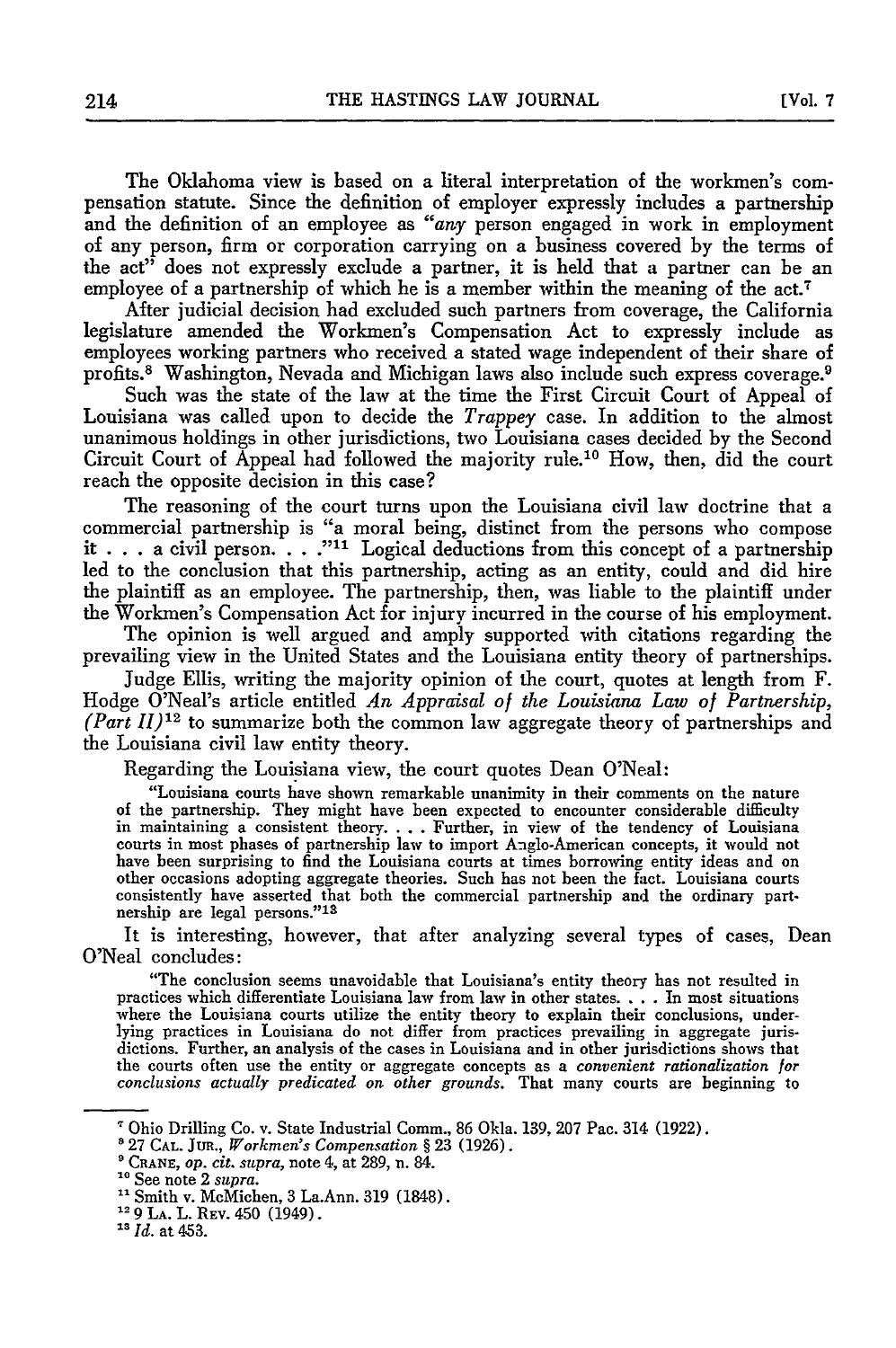realize that neither theory furnishes an adequate premise from which to deduce rules to fit all problems is demonstrated by their departure from the prevailing theory whenever an occasion seems to demand. If partnership practice in Louisiana differs'materially from practice in other states, those differences cannot be attributed to the Louisiana courts adherence to the entity view."<sup>14</sup> (Emphasis added.)

Was the court in the *Trappey* case reluctantly carrying the entity theory to its logical extreme, or was it instead using it as a "convenient rationalization for conclusions actually predicated on other grounds"?

It is agreed that the Uniform Partnership Act has adopted entity concepts in some respects though not explicitly avowing the entity theory.<sup>15</sup>

The tendency to personify the partnership under the Uniform Partnership Act for the purpose of holding the spouse of a partner to be within the protection of the Workmen's Compensation Acts is shown in *Keegan v. Keegan"6 and Felice v. Felice.17*

In the latter case the court states that "under the present state of the law the Workmen's Compensation Act has personified the partnership . **. .** for purposes of accomplishing the beneficent social intention of the Legislature" and that the contrac of hire of the spouse of the partner was with that "jural person and not with her husband individually."

Professor Crane comments regarding partnerships: "As in the case of the corporation, the entity may be recognized or disregarded according to the demands of justice in the particular situation."<sup>18</sup> Such a discretionary approach regarding corporations is indicated in the treatment of Workmen's Compensation cases regarding coverage of corporate officers, stockholders, and directors nominally in the employ of the corporation. Instead of automatic coverage of these individuals since the corporation is a legal entity, recovery under the compensation laws depends upon the nature of the work performed, percentage of ownership of stock, and whether work of an employee nature is merely occasional or incidental, or is part of the regular work of the individual involved.<sup>19</sup>

As an example, in *Skouitchi v. Chic Cloak and Suit Co.*<sup>20</sup> the president of a corporation, owning 12% of the stock and having no substantial operating duties as president, was employed as manager in which capacity he performed duties of a typical employee. The New York court held he was entitled to compensation for injury in the course of his managerial duties since "a corporation is a complete entity, separate and distinguishable from its stockholders and officers" and this entity was his employer.

On the other hand, in *Bowne v. S. W. Bowne Co. <sup>21</sup>*the president of a corporation was denied compensation coverage. The plaintiff was the majority stockholder, drawing a salary of \$70.00 per week which was uninterrupted by the accident. The court said: "Theoretically, he was subject to the orders of his corporation and was liable to be discharged for disobedience. Practically, he *was* the corporation and only by a legal fiction its servant in any sense."

Similarly, in *Leigh Aitchinson, Inc. v. Industrial Comm'n.,22* the principal stockholder, owning 127 of 130 shares of outstanding capital stock, was denied compen-

" **CRANE,** *op. cit. supra* note 4, at **19.**

- 
- **1958 Am.** JuR., *Workmen's Compensation §* 150 (1948).
- **20 230** N.Y. 296, 130 N.E. 299 (1921).
- <sup>21</sup> 221 N.Y. 28, 116 N.E. 364 (1917).
- <sup>22</sup> 188 Wis. 218, 205 N.W. 806 (1925).

<sup>&</sup>lt;sup>14</sup> 9 LA. L. REV. 472 (1949).

<sup>&</sup>lt;sup>16</sup> 194 Minn. 261, 260 N.W. 318 (1935).<br><sup>17</sup> 112 A.2d 581 (N.J. Superior Ct., 1955).

**<sup>&#</sup>x27;s CRANE,** *op. cit. supra* note 4, at 17.